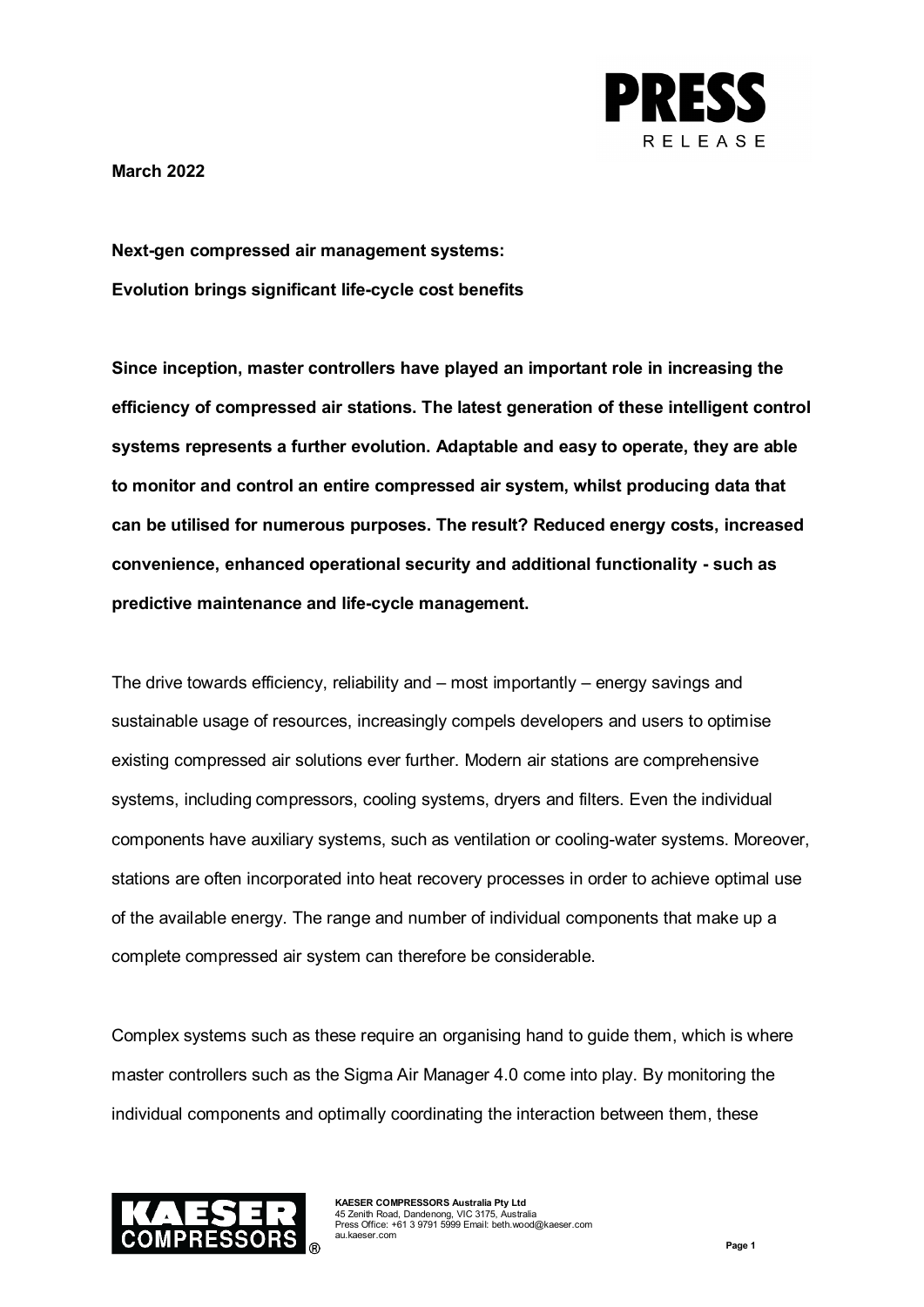

controllers transform the individual 'players' into a truly cohesive team that operates reliably and efficiently.

The use of management systems such as these have already yielded a high degree of optimisation. For instance, master control systems have for some time been capable of coordinating multiple compressors with different internal controllers, thereby ensuring that they supply the required set working pressure with maximum energy efficiency.

# **Better communication between components**

Yet there were still certain aspects where improvement was possible. For example, potential remained for the development and refinement of communications between components and controllers. Some compressors are equipped only with floating contacts, which merely signal the basic status of the compressor (running / not running), rather than integrated controllers capable of detecting and communicating more detailed information about the compressor.

Furthermore, within the wide range of different bus systems available on the market, many are not compatible with one another or can only be made compatible with difficulty. This makes it hard to communicate all the necessary information regarding the system's status.

Contemporary Ethernet-based bus systems enable more straightforward integration and communication of large data volumes. Systems equipped with modern internal controllers therefore already rely on Ethernet technology in order to communicate with other networked systems.

## **Latest generation of management systems**

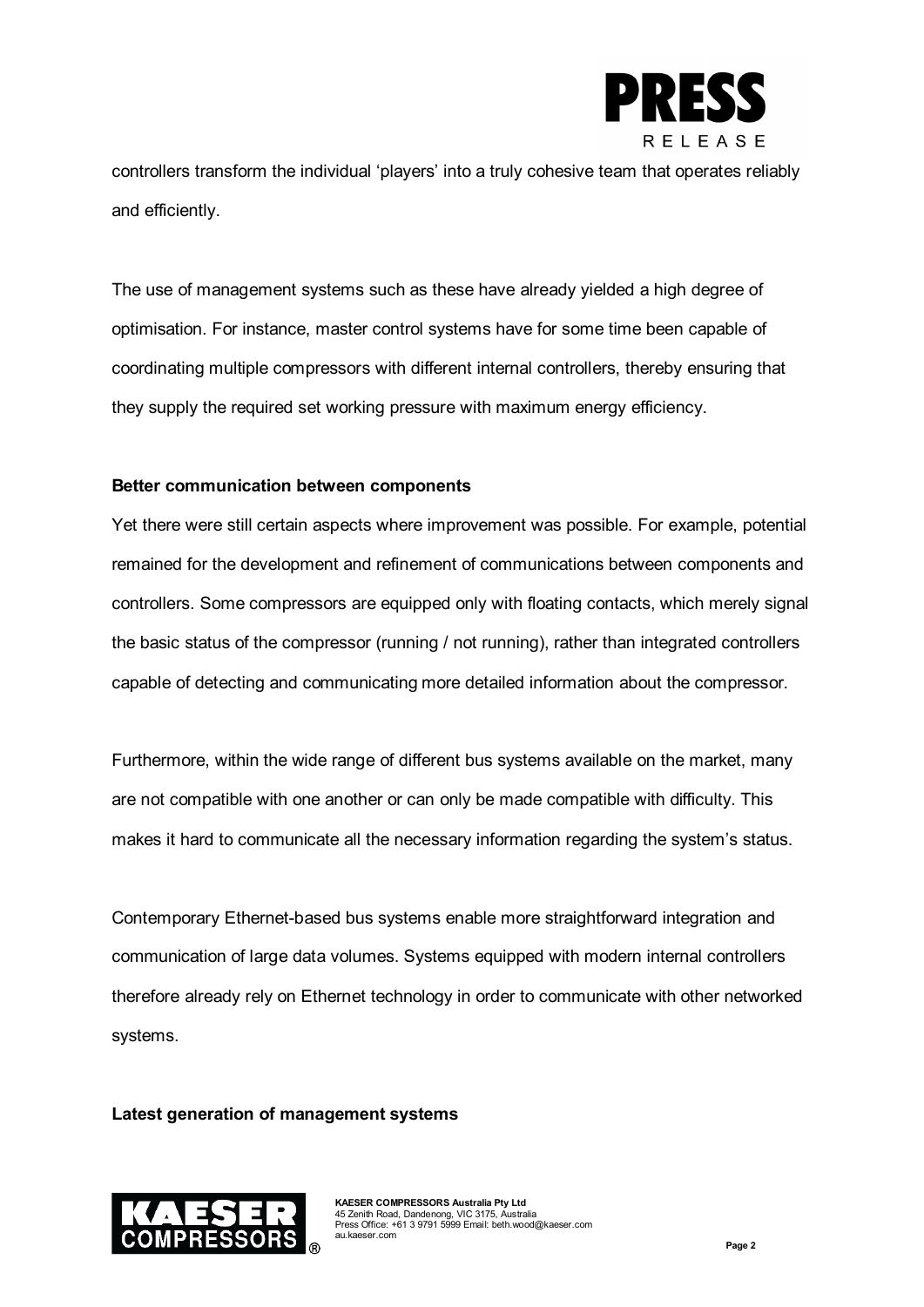

The very latest controllers are true management systems which act like master controllers, yet are capable of much more. They gather information regarding the connected components, measurement points via Ethernet and are able to transfer a limitless amount of such data to a centralised control system for evaluation.

The various methods used to gather information means that the data can be used in a range of ways, with the ultimate aim of optimising the compressed air system. For example, whilst also ensuring maximum operational reliability and efficiency, the compressors and treatment components are switched on and off as needed, or operate at partial load, so that compressed air volumes and quality always remain in step with actual demand.

## **Keeping an eye on system parameters**

Management systems additionally monitor all other relevant system parameters, such as the temperature and pressures in the compressor and compressed air treatment system, as well as ambient conditions. This means the control system can also check whether the compressor cooling is performing as required and whether environmental conditions (temperature, pressure) are consistent with requirements.

Where heat recovery systems are used, all associated parameters are also integrated into the management system.

# **Predictive maintenance**

However, progress is not restricted to system operation alone. Maintenance represents a key area to consider when it comes to maximising cost-effective compressed air production. It goes without saying that poorly maintained systems with contaminated coolers or filters, for example, also operate with impaired specific package input power.

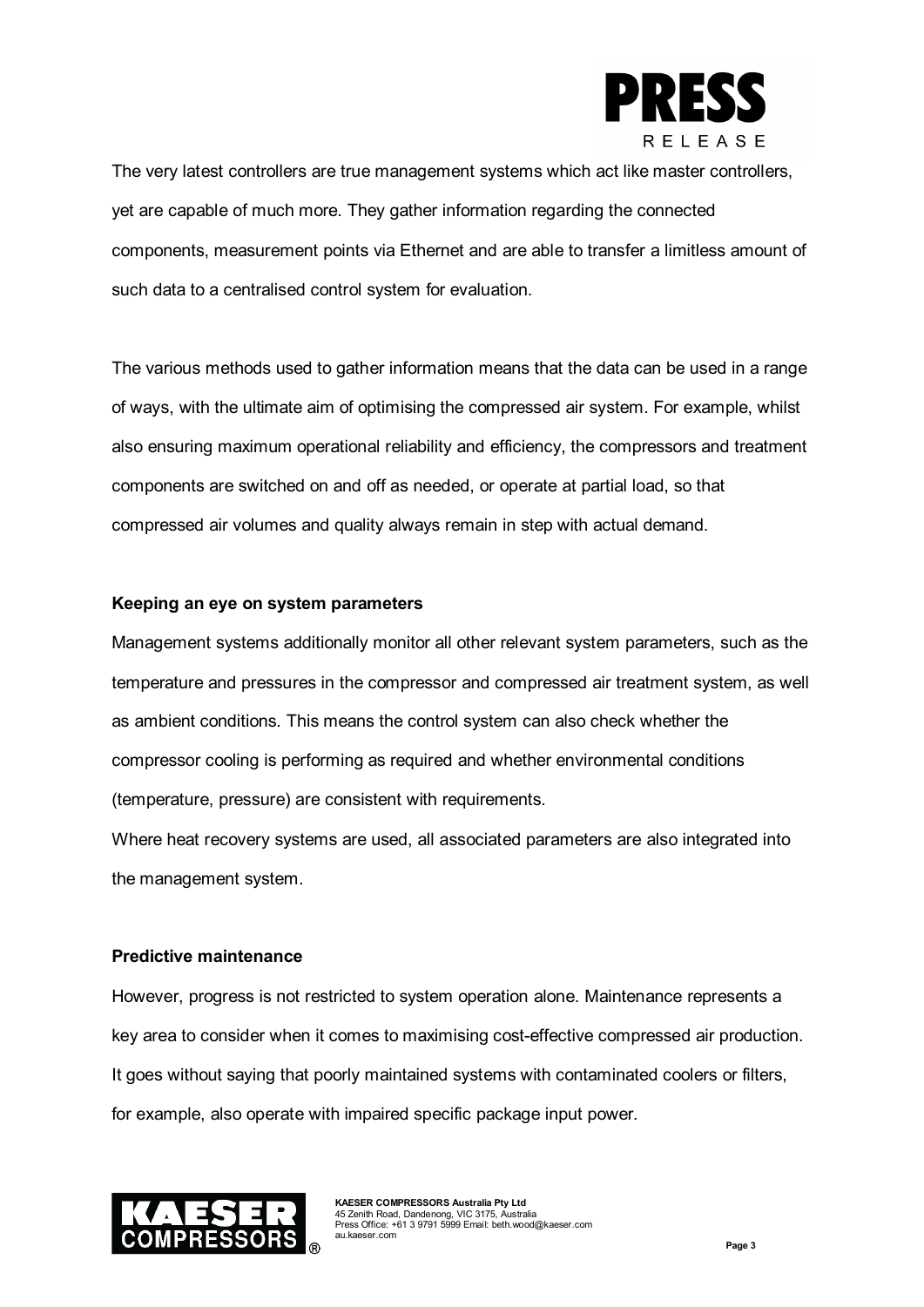

The latest management systems therefore also take maintenance parameters into account and include them in overall optimisation strategies. Over the long-term, predictive maintenance not only reduces both energy consumption and costs, but also helps boost value-retention of the system as a whole. Moreover, complex monitoring enables the creation of predictive maintenance schedules.

Monitoring can take place either internally within the company, or via an external service provider. For some years now, providers of compressed air systems have offered operators the option of remote monitoring. This means that they not only benefit from continuous monitoring of the operating parameters for their daily compressed air generation, but the system is also constantly checked and rechecked from a life-cycle management point of view. In this way, any increase or decrease in requirements can be identified early on and the air station optimised accordingly.

# **Documentation and management**

In addition to control of the compressor station itself, management systems also enable the gathering, forwarding and evaluation of important data to produce documentation in accordance with ISO 50001.

Management systems collect data regarding air consumption and, where applicable, heat recovery. Based on such data, costs are automatically calculated and can be assigned once again to the various individual components within the system.

These functions, including visualisation, are accessed via the web using standard browsers without the need for any additional software.

## **Integration of older systems**

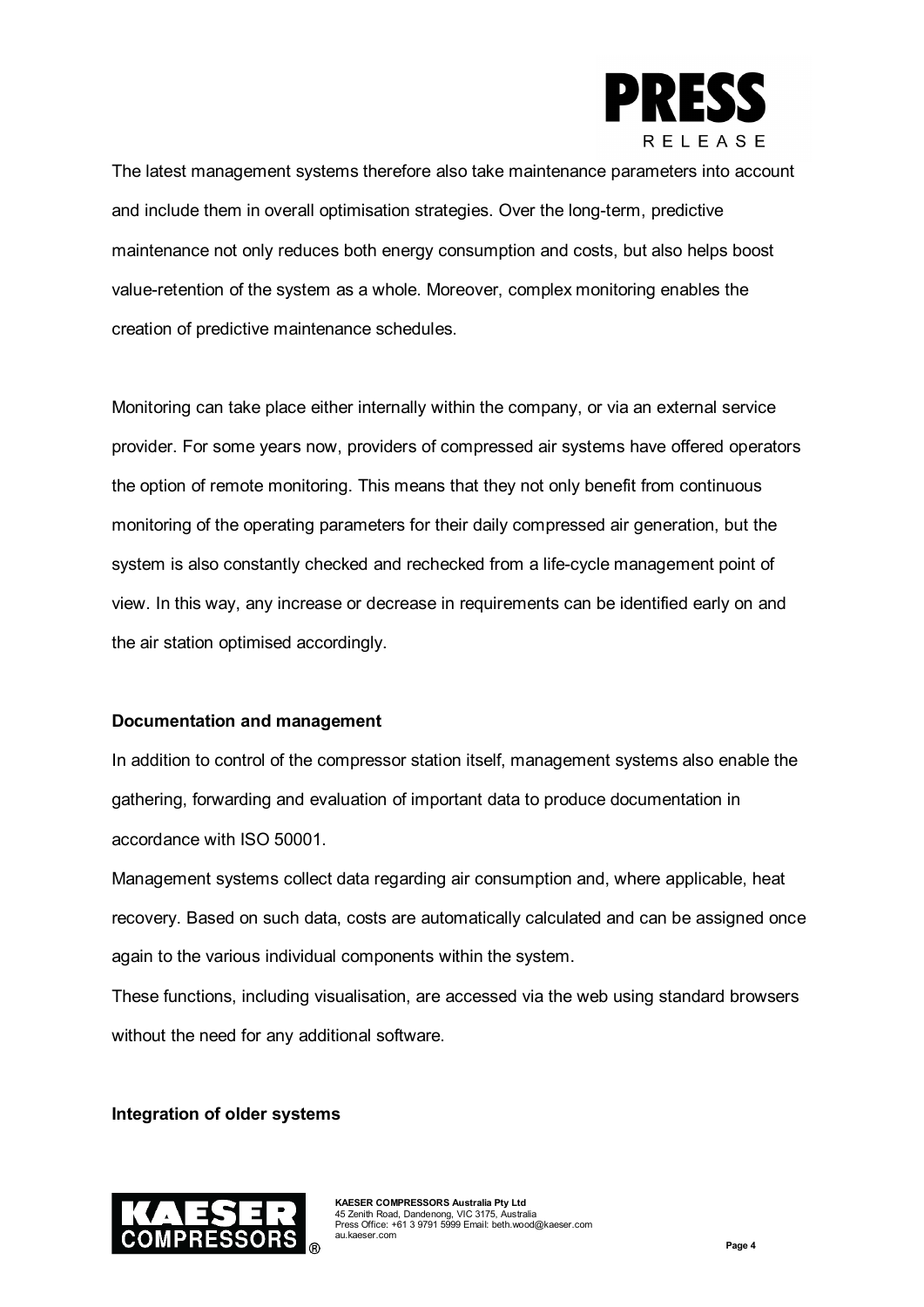

Older systems can also be integrated with modern compressed air management systems. Monitoring is more difficult if the available compressor system is not appropriately equipped from a technical point of view, however it is still possible.

## **Conclusion**

Compressed air management systems such as the Sigma Air Manager 4.0 optimise the

compressed air supply and require no additional software to provide valuable cost-

monitoring information. Such management systems not only control the compressors in

accordance with compressed air demand, but also monitor the compressed air system as a

whole, as well as any associated auxiliary systems, for optimum efficiency. They also offer

enhanced data evaluation options, coupled with predictive maintenance, remote monitoring

and life-cycle cost management, which in turn delivers improved reliability. And, with more

detailed information regarding the system available, this leads to significantly reduced

operating costs. For more information visit au.kaeser.com or phone 1800 640 611.

**-END-** Free for publication, copy appreciated

### **Editors Notes**

From 0.18 to 515 kW, Kaeser Compressors manufactures a wide range of compressors and associated auxiliary equipment that meet the varying requirements of a diverse range of industries and applications.

One of the world's largest manufacturers of compressors, blowers and compressed air systems, Kaeser Compressors is represented throughout the world by a comprehensive network of branches, subsidiaries and authorised distribution partners in over 140 countries.

Kaeser Compressors Australia provides comprehensive sales and service from its purpose built factory in Dandenong, Victoria alongside an extensive network of sales and service centres and authorised partners that cover Australia and New Caledonia.

### **For editorial and advertising enquiries contact: Beth Wood, Marketing Manager**

Press office: +61 3 9791 5999 E-mail: beth.wood@kaeser.com

## **KAESER COMPRESSORS Australia Pty Ltd**

45 Zenith Road, Dandenong, VIC 3175, Australia Phone: +61 3 9791 5999 Email: info.australia@kaeser.com au.kaeser.com

### **File: M-SAM-4-0-2022-aus**

Approved for publication, copy acknowledgement appreciated